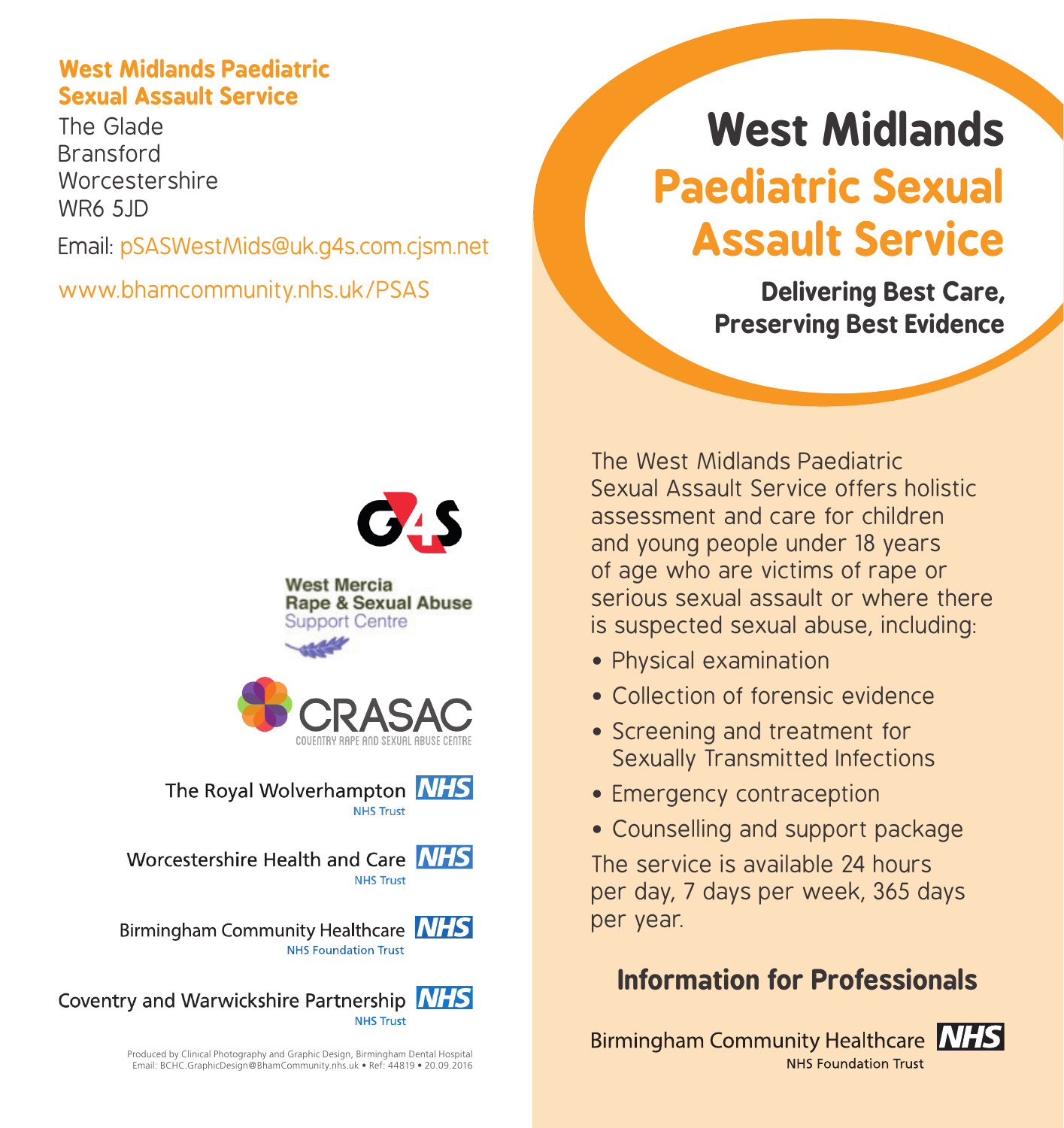**The West Midlands Paediatric Sexual Assault Service is a region-wide service which provides expert care for children and young people who have disclosed sexual assault, or who may have been subject to sexual abuse. Clients are seen by an experienced Paediatrician with specialist training in forensic examination and are supported by a Crisis Worker.** 

#### **Who to refer**

Our service is open to children and young people:

- Who are under the age of 18 (up to 20th birthday if significant learning difficulties and in full time education)
- Who either reside within the following boundaries or where the offence has been committed in that area:
	- West Midlands Police Force Area
	- Warwickshire Police Force Area
	- West Mercia Police Force Area
- Who are victims of rape or serious sexual assault, or
- Where there is suspected sexual abuse.

#### Reasons for referral may include:

- Disclosure by the child or young person
- Concerns by parent or professional that sexual abuse may be a possibility, for any reason.

If in any doubt, please contact us to discuss your concerns - our doctors are able to advise whether a referral is appropriate.

## **There when needed**

A team is on-call at one of our centres, 24 hours a day, every day of the year.

Where there is concern about recent sexual assault (i.e. acute cases - those within 3 weeks since the last assault), clients will be seen the same day. We aim to be there within 60 minutes

We also offer routine clinic appointments for historic cases, with a choice of time, examiner and location. These are suitable for historical allegations (3 weeks or more since the last assault), where forensic sampling is not required.

# **Our Centres**

Clients and their families will be seen within a warm, welcoming and safe environment, which has been specially adapted for the age-group. We have four centres serving the West Midlands:

- **• New Cross Hospital**, Wolverhampton
- **• Blue Sky Centre**, George Elliot Hospital, Nuneaton
- **• Oasis Suite**, Birmingham Children's Hospital, Birmingham
- **• The Glade**, Bransford, Worcester

One of these centres will be available to see acute cases every day of the year. Most weekdays, a second centre will run planned clinics.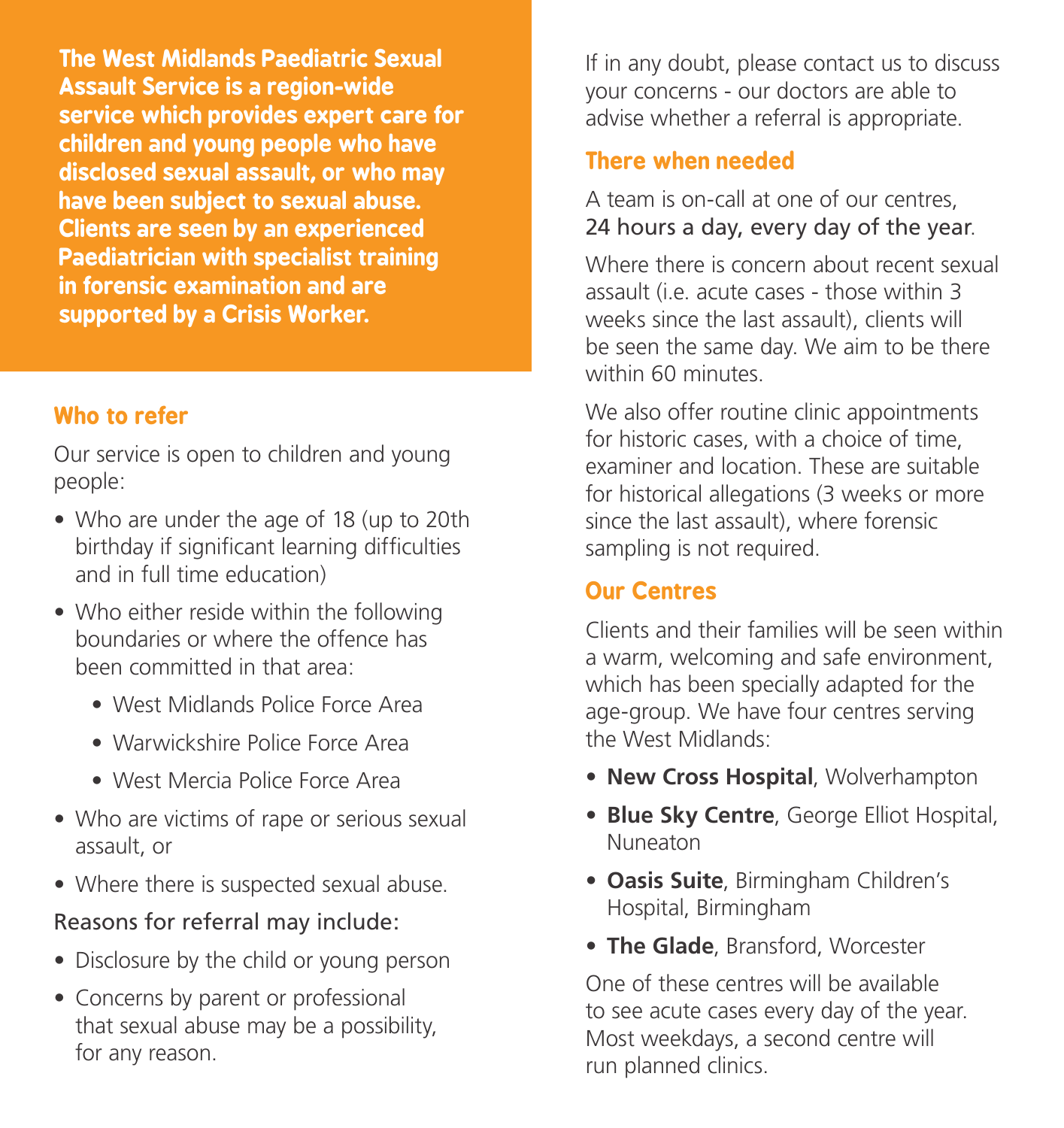# **Safeguarding and Child Protection**

The welfare of the child or young person is paramount. It is essential that wider safeguarding issues are considered, including for those young people 16-17 years of age (for example to consider the possibility of Child Sexual Exploitation. Strategy discussion between statutory agencies should occur in every case.

Health professionals should refer to the Police or Children's Social Care, following local safeguarding pathways. The police have Specially Trained Officers who will treat the client with respect and dignity and advise them on the process involved.

#### **What to do if your patient doesn't want to report to the Police or Social Care?**

After you have carefully considered safeguarding issues, and discussed it with our team, we accept direct referrals from health professionals.

Rape and sexual assault can have a serious long-term impact on the health and well-being of the client and their family. The most important thing is that they feel that they are believed and they get appropriate support as soon as possible. In the first instance issues such as emergency contraception and sexual health screening need to be addressed.

We do accept self-referrals, and are able to store forensic samples whilst the young person decides if he/she wishes to make a police report.

### **Consent and assent**

We strive to make the examination as childfriendly as possible. We will only examine a child or young person who agrees to be examined (assents), regardless of age. We will keep them informed, and as much as possible, give them control over what is done. Sometimes this may mean only doing part-examinations, or agreeing that they take their own swabs.

We also need formal written consent: this can be achieved in a number of ways, such as:

- The Young Person can sign their own consent if they are Gillick Competent (this should not be assumed, particularly if under the age of 12, or if known to have learning difficulties; please discuss with the doctor)
- A person with Parental Responsibility is aware of referral and agrees to attend
- A Court Order with directive to examine is in place.

#### **Aftercare**

All our clients will be offered a bespoke aftercare package, tailored to their individual needs. Advice and screening for sexually transmitted infections, emergency contraception and pregnancy testing will be offered. We will also make any referral to other specialties such as Urology, Gynaecology, General Paediatrics or Mental Health teams that are needed.